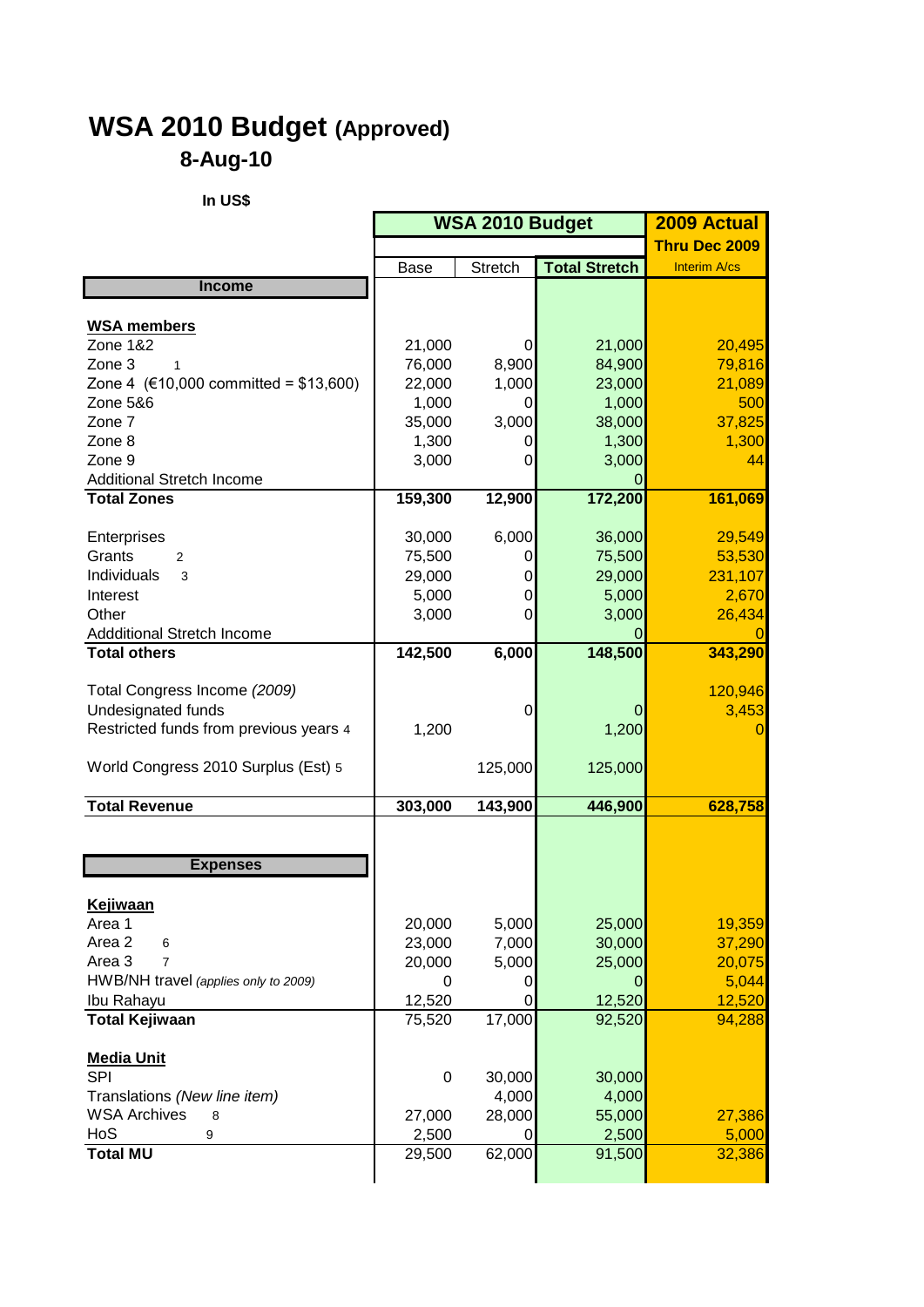|                                           | <b>WSA 2010 Budget</b> |                |                      | <b>2009 Actual</b> |
|-------------------------------------------|------------------------|----------------|----------------------|--------------------|
|                                           |                        |                |                      | Thru Dec 2009      |
|                                           | Base                   | Stretch        | <b>Total Stretch</b> | Interim A/cs       |
| <b>Human Activities</b>                   |                        |                |                      |                    |
| IYTF (See World Congress Exp below, 2009) |                        |                |                      | $\mathbf{0}$       |
| CSP (Care Support Programme)              | 14,000                 | 6,000          | 20,000               | 13,834             |
| <b>SICA</b>                               | 1,000                  | 5,000          | 6,000                | 1,000              |
| <b>SDIA</b>                               | 1,000                  | 2,500          | 3,500                | 260                |
| <b>SYIA</b>                               | 2,500                  | 7,500          | 10,000               | 5,957              |
| <b>SES</b><br>10                          | 0                      | 10,000         | 10,000               | 0                  |
| Grants to Zones 11                        | 10,000                 | 15,000         | 25,000               | 10,678             |
| <b>External Relations</b><br>-12          | 5,500                  | 1,320          | 6,820                | 5,506              |
| Communication/Website<br>13               | 1,500                  | 5,300          | 6,800                | 1,194              |
| Subud Name & Symbol Registrations 14      | 0                      | 1,165          | 1,165                |                    |
| <b>WSHPP</b><br>15                        | 1,200                  | 0              | 1,200                | 1,195              |
| <b>Total HA</b>                           | 36,700                 | 53,785         | 90,485               | 39,624             |
|                                           |                        |                |                      |                    |
| <b>Total program expenses</b>             | 141,720                | 132,785        | 274,505              | 166,298            |
|                                           |                        |                |                      |                    |
| <b>Supporting Services</b>                |                        |                |                      |                    |
| WSA Chair Remuneration 16 New Item        | 13,000                 | 4,333          | 17,333               |                    |
| WSA Chair / Deputy Chair Expense 17       | 9,000                  | 0              | 9,000                | 10,014             |
| Delegate support                          | 0                      | 0              | O                    | 0                  |
| <b>Zonal Representatives</b><br>18        | 10,000                 | 15,000         | 25,000               | 10,288             |
| <b>WSC</b> meetings<br>19                 | 25,000                 | 0              | 25,000               | 13,262             |
| <b>Total WSC</b>                          | 57,000                 | 19,333         | 76,333               | 33,564             |
| <b>WSA Executive (was ISC):</b>           |                        |                |                      |                    |
| Remunerations<br>20                       | 60,200                 | 2,000          | 62,200               | 58,447             |
| Travel, accomodation<br>21                | 7,500                  | 2,500          | 10,000               | 5,286              |
| Office/Communications<br>22               | 8,000                  | 0              | 8,000                | 7,884              |
| <b>Subud World News</b>                   | 100                    | 300            | 400                  | 106                |
| Bank charges                              | 3,000                  | <sub>0</sub>   | 3,000                | 4,174              |
| Legal fees 23 (new line item)             |                        | 9,500          | 9,500                | $\vert 0 \vert$    |
| Various                                   | 2,900                  | 100            | 3,000                | 2,770              |
| Audit                                     | 6,000                  | $\overline{0}$ | 6,000                | $\overline{0}$     |
|                                           |                        |                | 0                    |                    |
| <b>Total WSA Executive</b>                | 87,700                 | 14,400         | 102,100              | 78,667             |
| <b>Pensions</b><br>24                     | 16,527                 | $-527$         | 16,000               | 16,527             |
|                                           |                        |                |                      |                    |
| <b>Total Supp. Services</b>               | 161,227                | 33,206         | 194,433              | 128,758            |
|                                           |                        |                |                      |                    |
| Contingency                               | $\pmb{0}$              | 0              | 0                    | 0                  |
| Total World Congress expenses (2009)      |                        |                |                      | 199,879            |
| World Congress Grant to ChCh/NZ 25        |                        | 18,000         | 18,000               |                    |
| <b>Total Expenses</b>                     | 302,947                | 183,991        | 486,938              | 494,935            |
|                                           |                        |                |                      |                    |
| <b>Surplus / Deficit</b>                  | 53                     | $-40,091$      | $-40,038$            | 133,823            |

## **Notes:**

1 Subud Britain contributing approx GBP 5,800 for WSC Aug 2010 meeting = \$8,900 *(to be confirmed)* 2 Grants: MSF \$60,000\* = \$15K Archives, \$10K HoS, \$30K IH Travel,

\$5K SEF (Subud Emergency Fund) i.e. CSP (Care Support Programme)

(\* WSA may spend MSF grant as WSA decides)